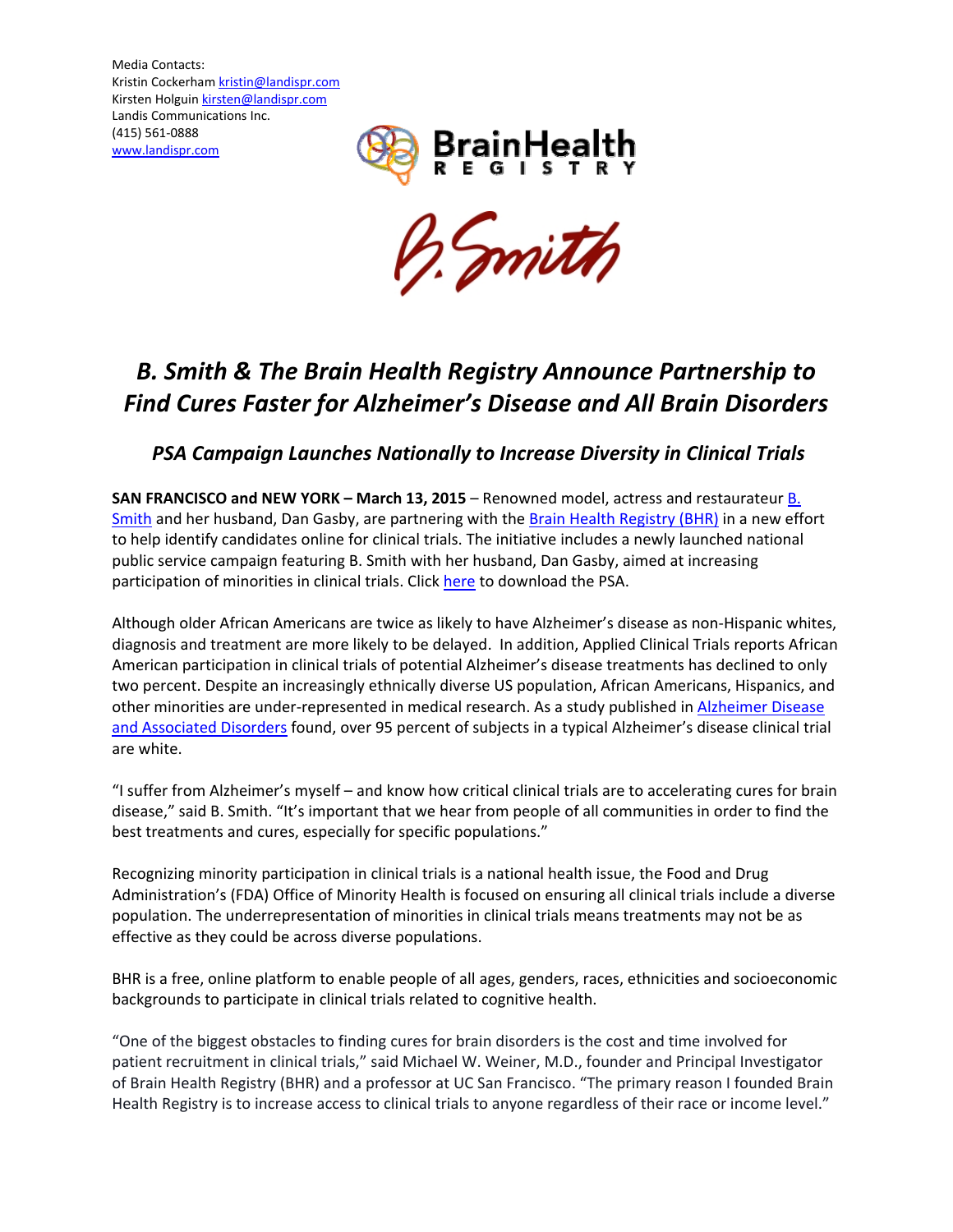The registry builds a large pool of prescreened potential candidates and matches them with clinical trials across the country, saving time and money compared to the traditional clinical trial recruitment process. The ease for users to apply and participate in brain tests online allows for more diverse candidates into clinical trials, including underrepresented minorities like African Americans.

The Brain Health Registry currently has more than 10,000 members. It's free to sign-up, and anyone 18 and over can participate by visiting, try.brainhealthregistry.org.

"When trials are faster, better and less expensive, investigators can test more theories and try new therapeutic approaches. The prospects for breakthrough innovation increase – and that's what is needed to find effective treatments and cures," said Dr. Weiner.

"We need to increase the number of African Americans in clinical trials if we're going to get serious about Alzheimer's," said Dan Gasby, B. Smith's husband. "The fastest way to do that is to participate in the Brain Health Registry for free."

The public service announcement, filmed in New York, will be broadcast across TV and radio stations around the United States. Television segments are 15 and 30 seconds long with radio segments 15, 30 and 60 seconds in length.

For more information on the Brain Health Registry, please visit try.brainhealthregistry.org.

## **About B. Smith**

B. Smith is an iconic restaurateur, author and pioneering transcultural lifestyle expert. She was heralded by The New York Times as "a Renaissance woman," by Chuck Scarborough as a "domestic goddess," by The New York Daily News as "one of the most important African-American style mavens of all time," and honored with a 2012 Silver Spoon Award for sterling performance by Food Arts. A broadcast talent, entrepreneurial spokesperson and multiple award‐winning recipient across a wide range of fields, Smith also earned kudos when she returned to the stage in her Off-Broadway debut in "Love, Loss and What I Wore," the award‐winning play by Nora and Delia Ephron. In 2012, Smith was inducted into the American Chef Corps, part of the U.S. Department of State's newly formed Diplomatic Culinary Partnership with the James Beard Foundation. For more information, visit www.bsmith.com.

### **About Brain Health Registry**

The Brain Health Registry (BHR) is a groundbreaking free, online platform designed to speed the path to cures for Alzheimer's, Parkinson's, depression, PTSD, mild cognitive impairment and other brain disorders. BHR gathers cognitive data from volunteers who have registered and completed questionnaires and cognitive tests on the BHR website. BHR aims to reduce the cost of patient recruitment for clinical trials by building a large online pool of potential candidates. The registry is led by Dr. Michael Weiner, professor of radiology and biomedical engineering, medicine, psychiatry and neurology at the University of California San Francisco (UCSF), along with other UCSF researchers and leading scientific institutions. For more information, visit try.brainhealthregistry.org.

### **About Dan Gasby**

Dan Gasby is a businessman and television executive. Previously, his wife and business partner, B. Smith, teamed up for their first radio show with the world's largest radio broadcaster. The B. Smith and 'Thank You Dan' Show ran daily during a three‐hour segment on SiriusXM's Urban View station, channel 128.